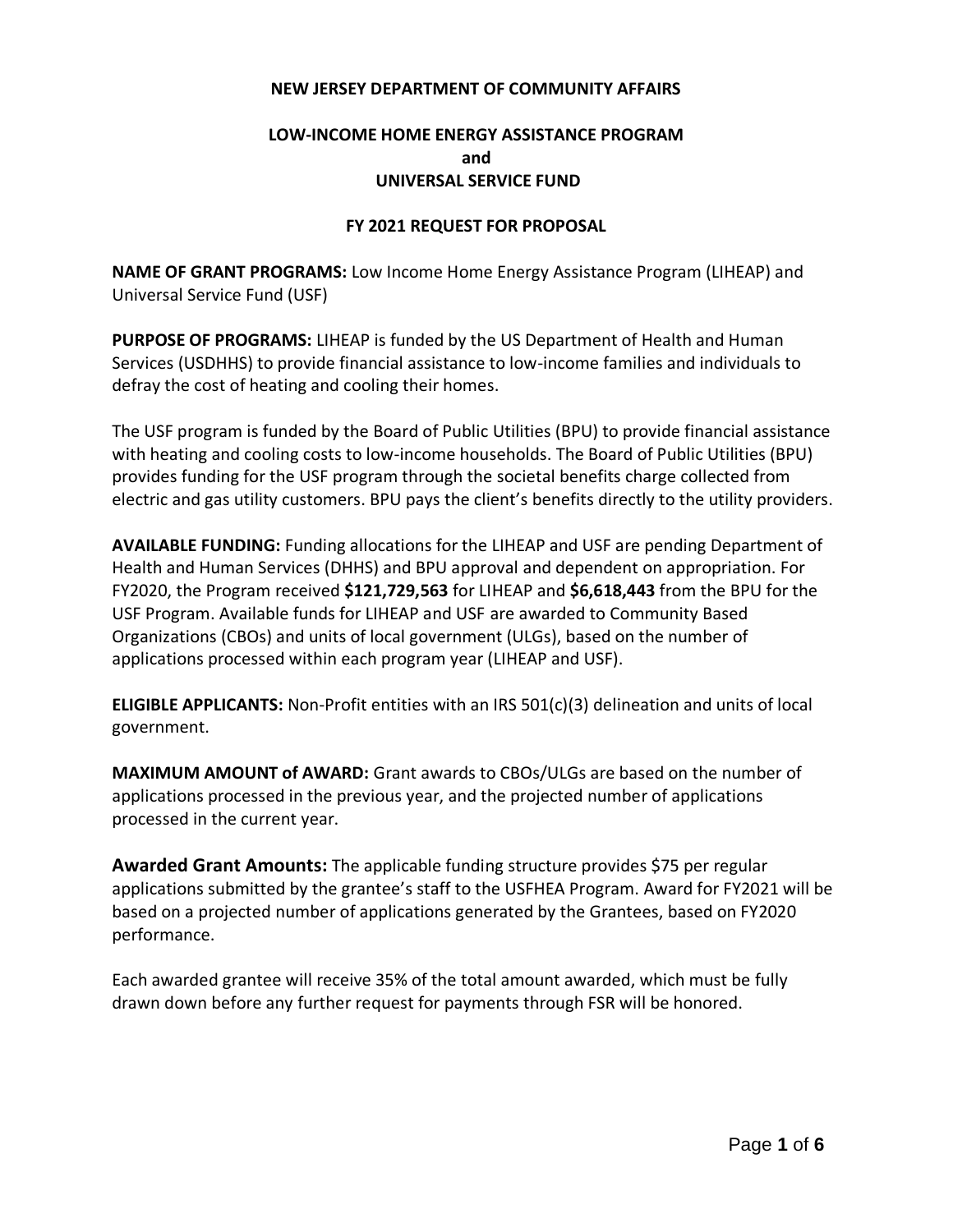**ELIGIBLE PROGRAM PARTICIPANTS:** To be deemed eligible for LIHEAP financial assistance, the applicant's household gross income must be at or below 200% of the US DHHS Poverty Guidelines; and the applicant must be directly responsible for home heating/cooling costs or those costs must be included in the rent.

To be deemed eligible for USF financial assistance, the applicant's household gross income must be at or below 185% of the US DHHS Poverty Guidelines, and the household heating and cooling cost must be more than 3% of its annual income for electric or natural gas. If an applicant's home has electric heat, then the household heating cost must represent more than 6% of the annual household income.

**Online Application**: BeginningFY2021, eligible program participants will be required to set up their personal accounts and complete an online application via a virtual app. Such applications will be submitted to and processed directly by DCA staff.

Agencies/grantees will be encouraged and supported to engage more in outreach activities and adopt different staff patterns and staff roles.

**ELIGIBLE ACTIVITIES:** The LIHEAP program provides a one-time annual benefit to eligible households to assist with heating costs (including electric, natural gas, oil, and other deliverable fuels). LIHEAP benefits are also available for medically necessary cooling costs.

USF eligible households receive a monthly credit on their electric or natural gas bill to help reduce their energy cost. A ratio of total household income and the amount of money paid for gas and electric service determines the amount of the credit.

A household receiving assistance from the Supplemental Nutrition Assistance Program (SNAP) or Pharmaceutical assistance to the Aged and Disabled (PAAD), are reviewed for program eligibility through an automated process that migrates data from the NJ Department of Human Services, Division of Family Development to the USFHEA system.

**GRANT TERM:** The LIHEAP funding cycle runs concurrent with the federal fiscal year, October 1, to September 30, and USF funding runs concurrent with the state fiscal year, July 1, to June 30.

**QUALIFICATIONS:** Successful applicants must demonstrate the following:

- Knowledge of the New Jersey Model Plan for the LIHEAP program.
- Experience in implementing energy assistance or similar assistance program requiring the determination of eligibility.
- Ability to accept payment on a reimbursement basis.
- The ability to accommodate multiple clients for simultaneous intake.
- Superior customer-centered service delivery, including the ability to adapt to changing demographics and cultural sensitivity.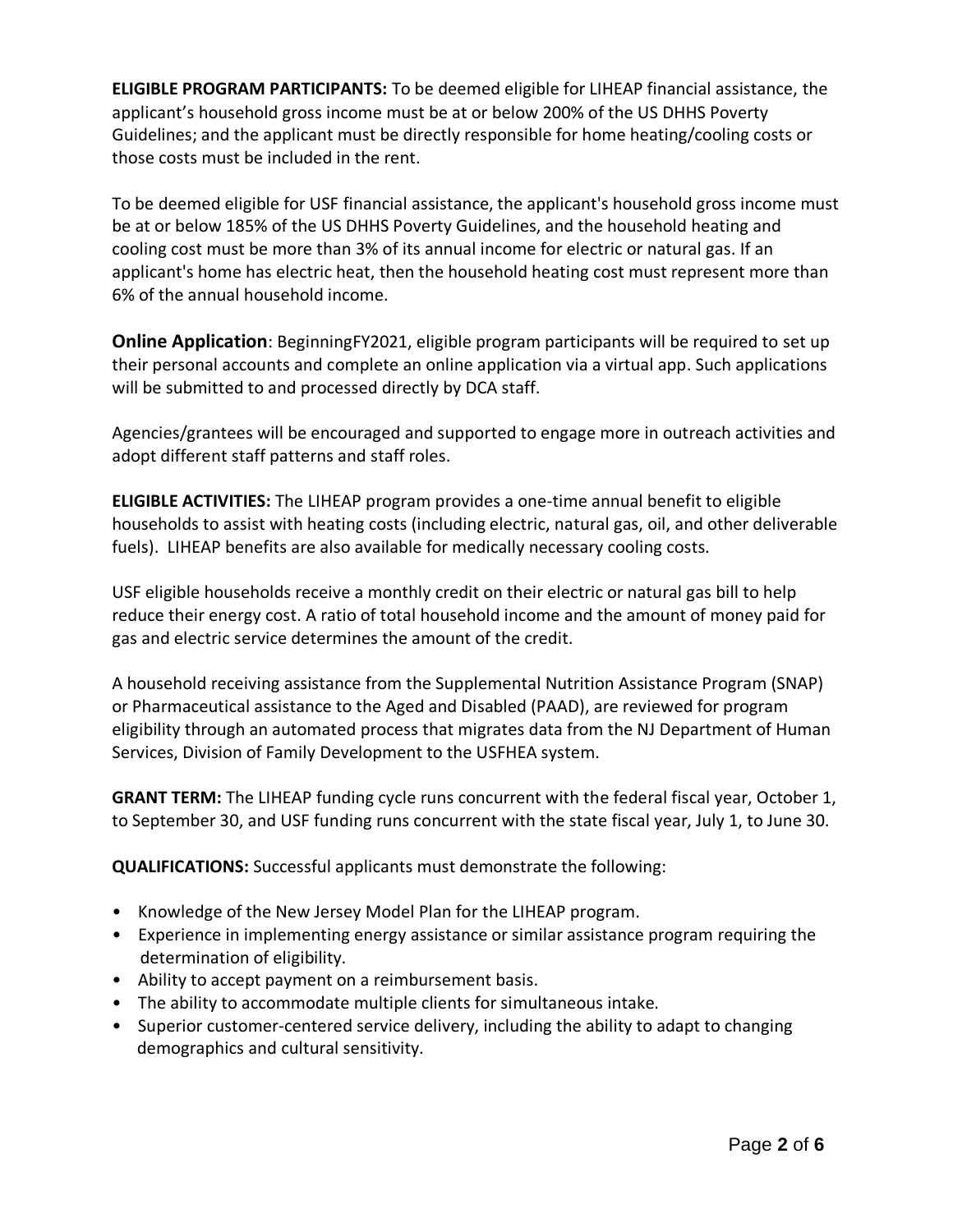**APPLICATION RATING CRITERIA:** A review panel consisting of members of the DCA Staff, LIHEAP Staff, and BPU score the applications based on a 100-point system in the following areas:

- 1. Agency Capacity (including fiscal capacity)
- 2. Viability of Partnerships
- 3. Target Population and Outreach Plan
- 4. Management and Training Plan

**APPLICATION PROCESS:** Applicants must submit information regarding the following program components in SAGE. Agencies applying for multiple counties must submit one application per county.

1. **Agency Capacity (10 Points):** Describe the agency's organizational capacity to deliver this program, in terms of the practical application of effective program planning and fiscal operations. DCA reviews the agency's history and current practice of delivering programs and services (past performance in LIHEAP/USF or similar program.)

• Management of fiscal operations (please utilize the Nonprofit Financial Management Assessment to reflect on your organization's policies and procedures as they relate to fiscal planning, monitoring, operations, and governance.)

2. **Viability of Partnerships (30 Points):** Describe all partnerships with entities that expand the program's reach and ensure more accessibility to eligible applicants using the following metrics:

- Letter of Intent for each partner entity (including government officials)
- Number of individuals or households served by the partner entity
- Schedule of collaborative outreach events
- Experience and outcomes of partnership relationship

3. **Target population and Outreach Plan (50 Points):** Describe the organization's outreach plan for the program eligible population, detailing the methods, activities, and partnerships, with an emphasis on outreach to:

- Disabled and Elderly households
- Occupants of multi-dwelling units (apartment complexes)
- Recertifying and New applicants

Successful responses include the number of projected applicants in each targeted population, a detailed Language Assistance Plan to ensure the needs of the target populations are met, and a description of the outreach plan implementation.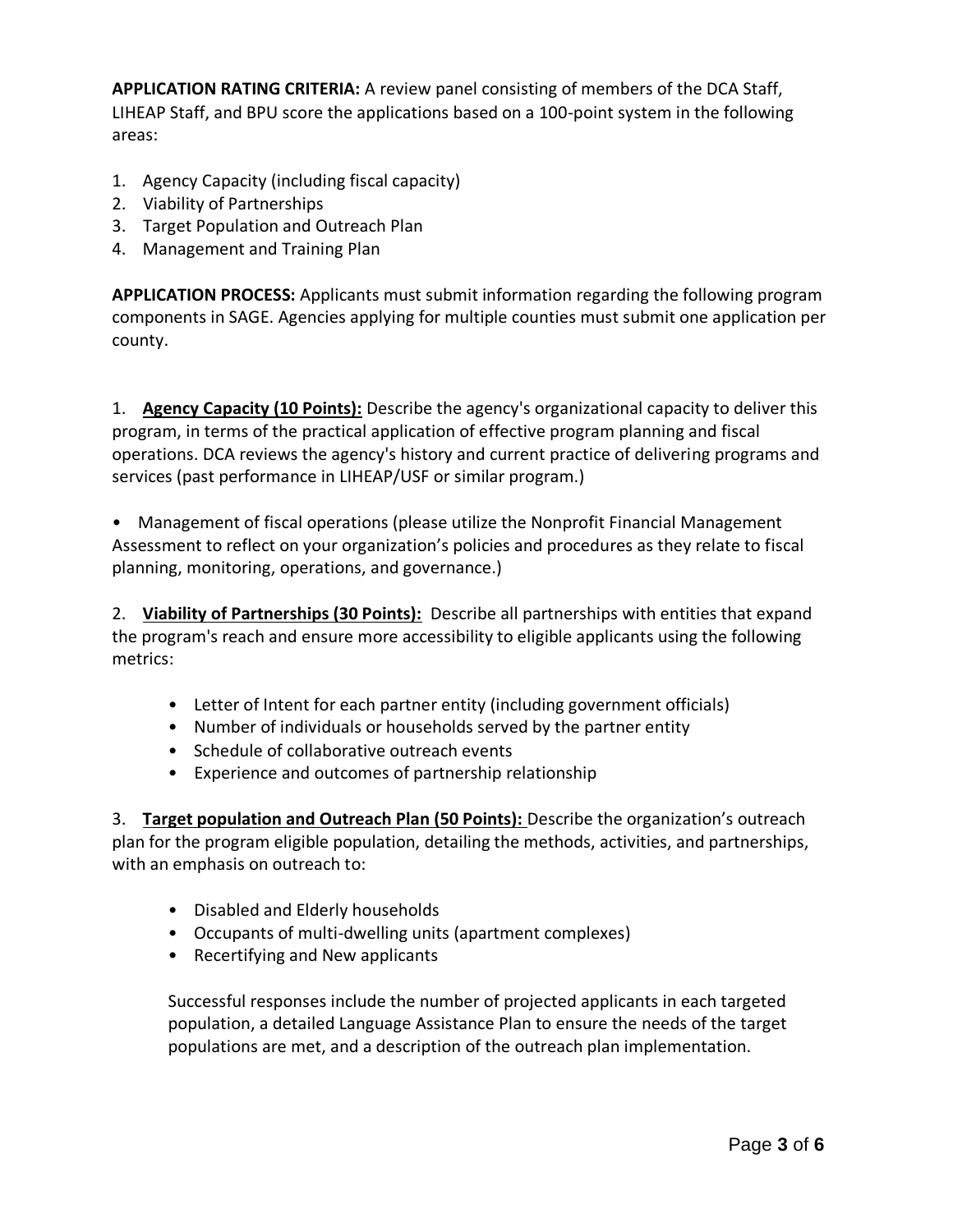4. **Management and Training Plan (10 Points):** Provide a detailed plan to effectively manage and evaluate the administration of the program, retain/recruit prospective employees, and train staff to perform assigned responsibilities optimally. The plan should focus on the following:

- A detailed recruitment and retention plan
- A detailed assessment of training needs.
- A detailed list and description of training subject matter, based on assessment
- A detailed process to evaluate the outcomes of programs and services provided

# **Budgetary Instructions**

Provide a detailed budget showing total operating expenses for both LIHEAP and USF and must demonstrate:

- Capacity to operate on a reimbursable basis (substantiate other sources of funds, which should be at minimum 9% of total grant budget);
- Fiscal soundness based on audits of the preceding 3 years.
- Amounts allotted to the Administrative category adhering to the 10% cap;

All costs must be recorded in one of the following categories:

| Administrative           | Costs for administrative<br>support such as fiscal staff,<br>Executive Director, office<br>supplies, etc. | 10%                          |
|--------------------------|-----------------------------------------------------------------------------------------------------------|------------------------------|
| Consultant and           | Name of consultant/                                                                                       | Every budget line item       |
| Professionals            | consulting company, the                                                                                   | <b>MUST</b> include a budget |
|                          | specific work to be                                                                                       | justification.               |
|                          | performed, and the rate of                                                                                |                              |
|                          | compensation.                                                                                             |                              |
| Occupancy and Equipment  | Must include justification                                                                                |                              |
|                          | and operating budget                                                                                      |                              |
| Salaries for Operational | Must be supported by                                                                                      |                              |
| Staff Only               | personnel activity reports.                                                                               |                              |
| Fringe                   | Allocated based on the                                                                                    |                              |
|                          | related salary expense for                                                                                |                              |
|                          | each employee.                                                                                            |                              |

The occupancy and equipment operational budget and justification must include the following items: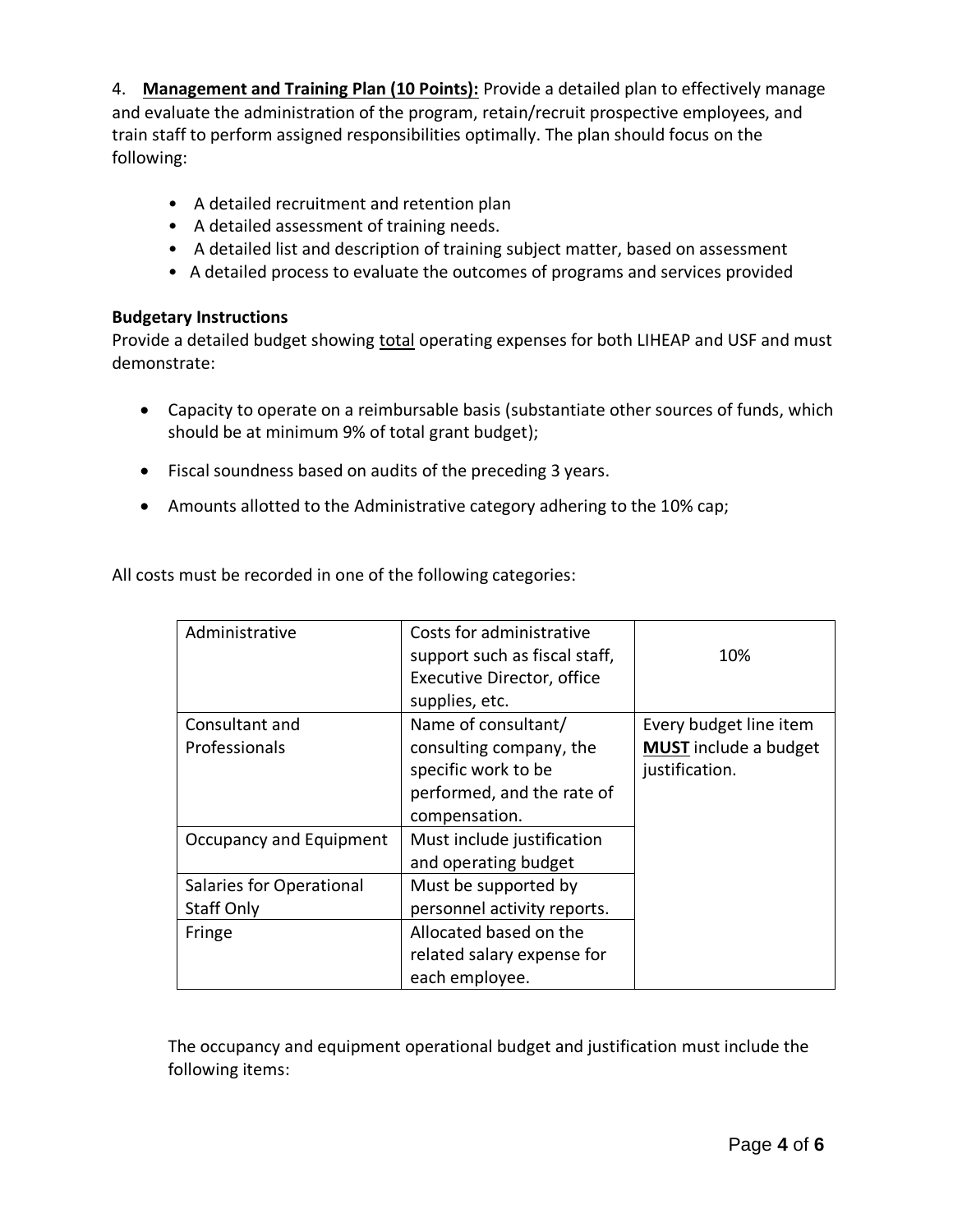### **Physical location:**

- 1. Rent
- 2. Utility expenses
- 3. Property insurance
- 4. Property tax
- 5. Security/maintenance
- 6. The cost-share of the use of office space if the agency owns the building.

# **Remote Processing:**

- 1. **Estimated fuel cost**
- 2. **Car insurance**
- 3. **Mobile Sim Cards for Tablets/Laptops**
- 4. **Parking Expenses**
- 5. **Cellular phones**

**INNOVATIVE OUTREACH:** Applicants can apply for up to \$25,000.00 in additional funding to purchase tablets for the facilitation of enhanced outreach activities. Each entity must submit a detailed plan and separate budget delineating the methods, costs, and projected measurable outcomes. Agencies may purchase 1 tablet per 500 estimated applications to be received.

# 2. **Required Submittals:**

- 1. Application Cover Sheet (Certification Sheet)
- 2. IRS 501(c) 3 Determination Letter (required for non-profit only)
- 3. Certificate of Incorporation and By‐Laws (required for non-profit only)
- 4. List of Officers and Board of Directors
- 5. Certification Regarding Debarment and Suspension
- 6. Certification Regarding Lobbying
- 7. Organizational Chart
- 8. Hours of operation
- 9. The total number of staff and each staff's name dedicated to the program.
- 10. List of Directors and Supervisors and their resumes;
- 11. Percentage of time dedicated to LIHAP/USF program

**The required documents above are considered part of the application for funding. Failure to submit any of the attachments, listed above, will result in the application disqualification. Attachments that cannot be uploaded on SAGE must be emailed to either [Rosaura.collazo@dca.nj.gov](mailto:Rosaura.collazo@dca.nj.gov) or [fidel.ekhelar@dca.nj.gov](mailto:fidel.ekhelar@dca.nj.gov) no later than 11:59 p.m. on Friday, September 18, 2020.**

**REPORTING REQUIREMENTS**: Financial Status Reports (FSR) and Monthly outreach/production reports must be submitted by the  $15<sup>th</sup>$  calendar day of the month.